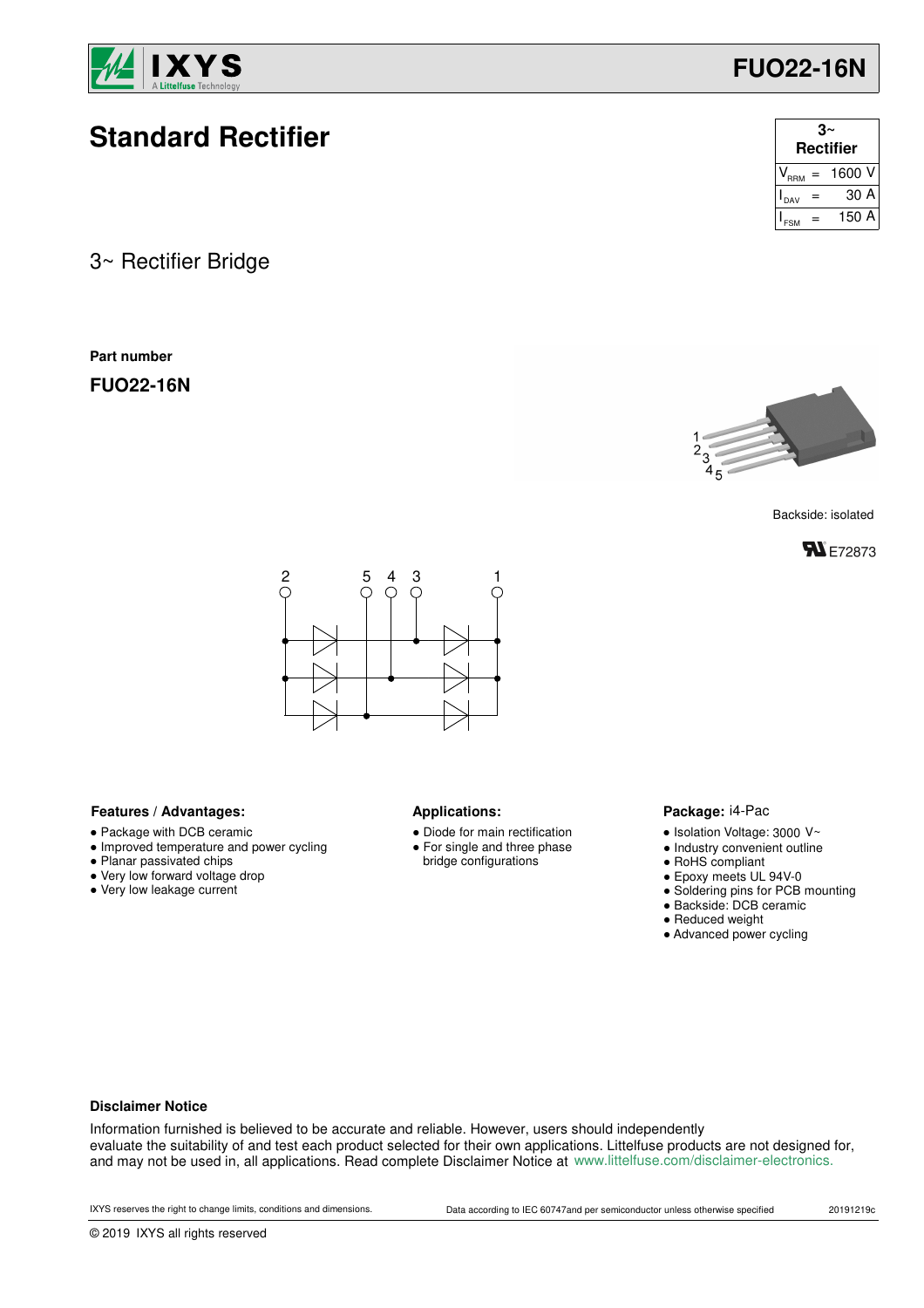

| <b>Rectifier</b> |                                              |                                  |                            | Ratings |      |              |                         |
|------------------|----------------------------------------------|----------------------------------|----------------------------|---------|------|--------------|-------------------------|
| Symbol           | <b>Definition</b>                            | <b>Conditions</b>                |                            | min.    | typ. | max.         | Unit                    |
| $V_{RSM}$        | max. non-repetitive reverse blocking voltage |                                  | $T_{V,I} = 25^{\circ}C$    |         |      | 1700         | $\vee$                  |
| V <sub>RRM</sub> | max. repetitive reverse blocking voltage     |                                  | $T_{V,I} = 25^{\circ}C$    |         |      | 1600         | $\vee$                  |
| $I_R$            | reverse current                              | $V_{B} = 1600 V$                 | $T_{VJ} = 25^{\circ}C$     |         |      | 10           | μA                      |
|                  |                                              | $V_{\rm B} = 1600$ V             | $T_{\nu J} = 150^{\circ}C$ |         |      | $\mathbf{1}$ | mA                      |
| $V_F$            | forward voltage drop                         | 10 A<br>$Ic =$                   | $T_{v,i} = 25^{\circ}C$    |         |      | 1.20         | $\vee$                  |
|                  |                                              | 30 A<br>$I_F =$                  |                            |         |      | 1.62         | V                       |
|                  |                                              | 10 A<br>$Ic =$                   | $T_{VJ} = 150 °C$          |         |      | 1.12         | $\overline{\mathsf{v}}$ |
|                  |                                              | 30 A<br>$I_F =$                  |                            |         |      | 1.73         | V                       |
| <b>I</b> pay     | bridge output current                        | $T_c = 120$ °C                   | $T_{V1} = 175^{\circ}C$    |         |      | 30           | A                       |
|                  |                                              | rectangular<br>$d = \frac{1}{3}$ |                            |         |      |              |                         |
| $V_{F0}$         | threshold voltage                            |                                  | $T_{V,1} = 175^{\circ}C$   |         |      | 0.81         | $\vee$                  |
| $r_F$            | slope resistance                             | for power loss calculation only  |                            |         |      | 31           | $m\Omega$               |
| $R_{thJC}$       | thermal resistance junction to case          |                                  |                            |         |      | 3            | K/W                     |
| $R_{thCH}$       | thermal resistance case to heatsink          |                                  |                            |         | 0.2  |              | K/W                     |
| $P_{\text{tot}}$ | total power dissipation                      |                                  | $T_c = 25^{\circ}C$        |         |      | 50           | W                       |
| $I_{FSM}$        | max. forward surge current                   | $t = 10$ ms; (50 Hz), sine       | $T_{VJ} = 45^{\circ}C$     |         |      | 150          | A                       |
|                  |                                              | $t = 8,3$ ms; (60 Hz), sine      | $V_R = 0 V$                |         |      | 160          | A                       |
|                  |                                              | $t = 10$ ms; (50 Hz), sine       | $T_{VJ} = 150^{\circ}C$    |         |      | 130          | A                       |
|                  |                                              | $t = 8,3$ ms; (60 Hz), sine      | $V_{\rm R} = 0 V$          |         |      | 140          | A                       |
| 12t              | value for fusing                             | $t = 10$ ms; (50 Hz), sine       | $T_{V,1} = 45^{\circ}C$    |         |      | 115          | $A^2S$                  |
|                  |                                              | $t = 8,3$ ms; (60 Hz), sine      | $V_{\rm R} = 0 V$          |         |      | 105          | $A^2S$                  |
|                  |                                              | $t = 10$ ms; (50 Hz), sine       | $T_{VJ} = 150^{\circ}C$    |         |      | 85           | $A^2S$                  |
|                  |                                              | $t = 8.3$ ms; (60 Hz), sine      | $V_{\rm B} = 0 V$          |         |      | 82           | $A^2S$                  |
| $C_{J}$          | junction capacitance                         | $V_B = 400 V$ ; f = 1 MHz        | $T_{V,1} = 25^{\circ}C$    |         | 4    |              | pF                      |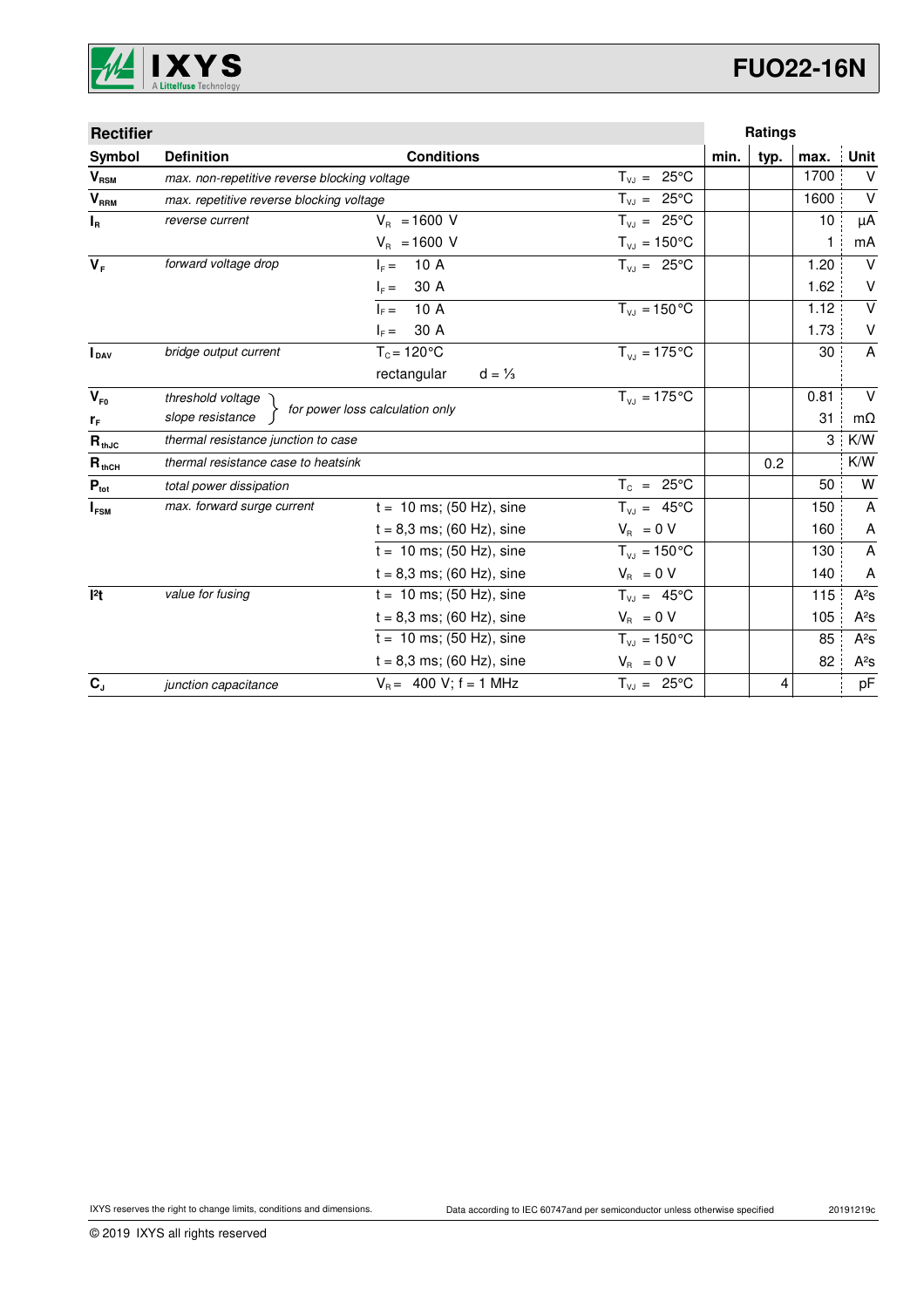

| Package                 | i4-Pac                                                       |                   |                            |       | Ratings |      |             |
|-------------------------|--------------------------------------------------------------|-------------------|----------------------------|-------|---------|------|-------------|
| Symbol                  | <b>Definition</b>                                            | <b>Conditions</b> |                            | min.  | typ.    | max. | Unit        |
| I <sub>RMS</sub>        | <b>RMS</b> current                                           | per terminal      |                            |       |         | 35   | A           |
| $T_{\nu J}$             | virtual junction temperature                                 |                   |                            | -55   |         | 175  | °C          |
| $T_{op}$                | operation temperature                                        |                   |                            | $-55$ |         | 150  | $^{\circ}C$ |
| $\mathsf{T}_{\sf{stg}}$ | storage temperature                                          |                   |                            | $-55$ |         | 150  | $^{\circ}C$ |
| Weight                  |                                                              |                   |                            |       | 6       |      | g           |
| $F_c$                   | mounting force with clip                                     |                   |                            | 20    |         | 120  | N           |
| $d_{\mathsf{Spp/App}}$  | creepage distance on surface   striking distance through air |                   | terminal to terminal       | 1.7   |         |      | mm          |
| $d_{\text{Spb/Apb}}$    |                                                              |                   | terminal to backside       |       |         |      | mm          |
| v<br><b>ISOL</b>        | <i>isolation</i> voltage                                     | second<br>$= 1$   |                            | 3000  |         |      | V           |
|                         |                                                              | $= 1$ minute      | 50/60 Hz, RMS; IsoL ≤ 1 mA | 2500  |         |      | v           |

### Product Marking



| Orderina | Ordering Number | <b>Marking on Product</b> | <b>Delivery Mode</b> | Quantity | Code No. |
|----------|-----------------|---------------------------|----------------------|----------|----------|
| Standard | 16N<br>JO22-    | 16N<br>O <sub>22</sub>    | ube                  | 25       | 500357   |

|                     | <b>Equivalent Circuits for Simulation</b> |           | * on die level | $T_{V1} = 175^{\circ}C$ |
|---------------------|-------------------------------------------|-----------|----------------|-------------------------|
|                     | $I \rightarrow (V_0) + R_0$               | Rectifier |                |                         |
| $V_{0 \text{ max}}$ | threshold voltage                         | 0.81      |                |                         |
| $R_{0 \text{ max}}$ | slope resistance *                        | 28        |                | mΩ                      |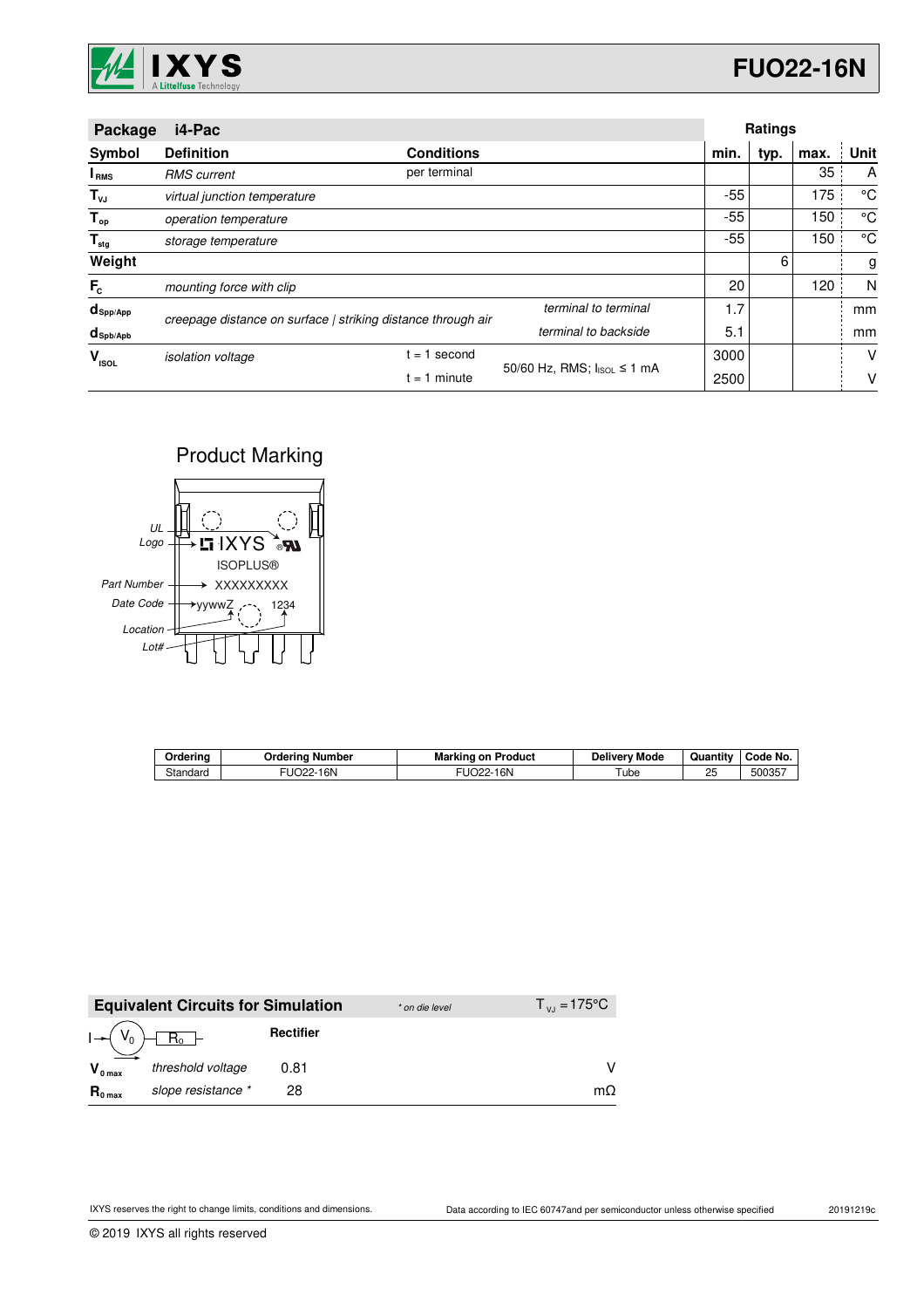

## **FUO22-16N**

### **Outlines i4-Pac**



D3



Die konvexe Form des Substrates ist typ. < 0.05 mm über der Kunststoffoberflächeder Bauteilunterseite The convexbow of substrate is typ. < 0.05 mmover plastic surface level ofdevice bottom side

| Dim.           |       | Millimeter | Inches    |       |
|----------------|-------|------------|-----------|-------|
|                | min   | max        | min       | max   |
| А              | 4.83  | 5.21       | 0.190     | 0.205 |
| A1             | 2.59  | 3.00       | 0.102     | 0.118 |
| A2             | 1.17  | 2.16       | 0.046     | 0.085 |
| b              | 1.14  | 1.40       | 0.045     | 0.055 |
| b2             | 1.47  | 1.73       | 0.058     | 0.068 |
| b <sub>4</sub> | 2.54  | 2.79       | 0.100     | 0.110 |
| C              | 0.51  | 0.74       | 0.020     | 0.029 |
| D              | 20.80 | 21.34      | 0.819     | 0.840 |
| D <sub>1</sub> | 14.99 | 15.75      | 0.590     | 0.620 |
| D <sub>2</sub> | 1.65  | 2.03       | 0.065     | 0.080 |
| D3             | 20.30 | 20.70      | 0.799     | 0.815 |
| E              | 19.56 | 20.29      | 0.770     | 0.799 |
| E1             | 16.76 | 17.53      | 0.660     | 0.690 |
| e              | 3.81  | BSC        | 0.150 BSC |       |
| L              | 19.81 | 21.34      | 0.780     | 0.840 |
| L1             | 2.11  | 2.59       | 0.083     | 0.102 |
| Q              | 5.33  | 6.20       | 0.210     | 0.244 |
| R              | 2.54  | 4.57       | 0.100     | 0.180 |
| W              |       | 0.10       |           | 0.004 |